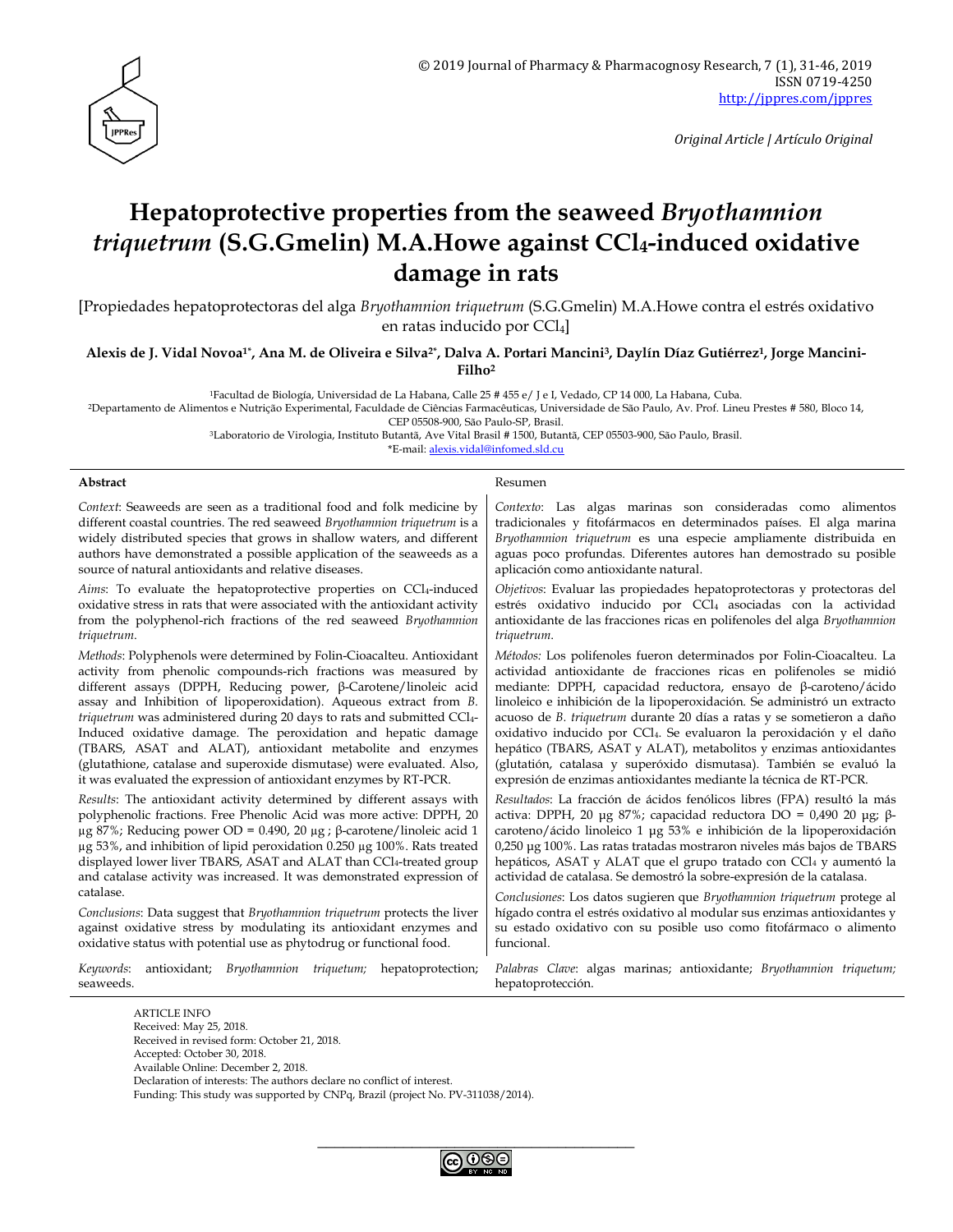#### **INTRODUCTION**

Seaweeds are seen as a traditional food diet and folk medicine by different coastal countries. Since ancient times, Asiatic peoples have used seaweeds for various medicinal purposes. The Chinese people have been utilizing seaweeds as phytodrugs and early records of seaweeds appeared in Chinese literature about two thousand years ago in Chinese literature 'Pen Tsae Kan Mu' (Tseng and Chang, 1984). Algae such as *Eisenia* sp. and *Sargassum* sp. are present in Japanese society since the Jomon-pattern (BC 300 - 6000) and Yayoi-pattern eras (BC 300 - AD 400) and in Japanese folk medicine has been used to treat goiter and other glandular problems as long ago as 300 BC, while the seaweed *Digenea simplex* has been used traditionally to parasiticide and *Laminaria* spp., another seaweed native from Japanese coasts and valued as a folk medicine, has been shown to be capable of lowering blood pressure. Seaweeds have recently attracted much attention as a source of antioxidant compounds, due to in part to epidemiological research that strikethrough has supported the existence of an inverse correlation between the incidence of different diseases and consumption of seaweeds (Gomez–Gutierrez et al., 2011).

Seaweeds exhibit different therapeutical properties, and consequently, during the last few years, the interest on the study of seaweeds as sources of bioactive compounds has increased. In addition, epidemiological research has also suggested their positive effects on human health, with an inverse correlation between the incidence of different diseases, several of which relate to oxidative stress, and the consumption of seaweeds. Different researchers have been demonstrated that the addition of seaweeds, in powder or extract form, can improve the nutritional and textural properties of food products with positive effects on different lifestyle diseases such as obesity, dyslipidemia, hypertension, and diabetes (Rasul Suleria et al., 2015, Roohinejada et al., 2017).

Actually, red seaweeds (*Rhodophyta, Ceramiales, Rhodomelaceae*) are the most promising as potential producers of antioxidants. Nogueira et al. (2014) describes more than 60 antioxidants natural products from red seaweeds.

The red seaweed *Bryothamnion triquetrum* is a widely distributed species that grows in shallow waters, exposed to a high incidence of solar light; therefore, it can produce free radicals. The absence of oxidative damage in their structural and physiological components suggests that these organisms present an efficient system of antioxidant defenses and consequently, different authors have demonstrated a possible application of the seaweeds as a source of natural antioxidants (Machu et al., 2015). Species of the genus *Bryothamnion* have shown to possess some therapeutic properties like antiinflammatory, antinociceptive, antibiotic, tumor markers, antioxidant and relaxing vascular smooth muscle (Pereira de Lira, 2013). In previous research, the antioxidant activity of its aqueous extracts has been investigated in different *in vitro* models of oxidative stress. The antioxidant properties of this algae seem to be explained by its free radical scavenging activity, particularly when related to radical dismutation mechanisms of  $O_2$ , OH• radical quenching and Fe chelation (Vidal et al., 2001; 2017). In previous works, it identified phenolic and cinnamic acids as being the molecules that could explain the antioxidant activity, but further effects should be considered, such as a summation or a synergistic effect of other antioxidant components of the extract (Vidal et al., 2001).

Thus, in view of these previous considerations, the aim of this study was to evaluate the hepatoprotective properties on CCl4-induced oxidative stress in rats that were associated with the antioxidant activity from the polyphenol-rich fractions of the red seaweed *Bryothamnion triquetrum*.

#### **MATERIAL AND METHODS**

#### **Seaweed collection**

The seaweed *Bryothamnion triquetrum* (S.G.Gmelin) M.A.Howe, *Rhodomelaceae*, *Ceramiales*, was collected in July/2017 in Bajo de Santa Ana, La Habana, Cuba (22°57" 00""N and 82°25"00"" W). Specimens were identified in the Seaweeds Laboratory at the Marine Research Cen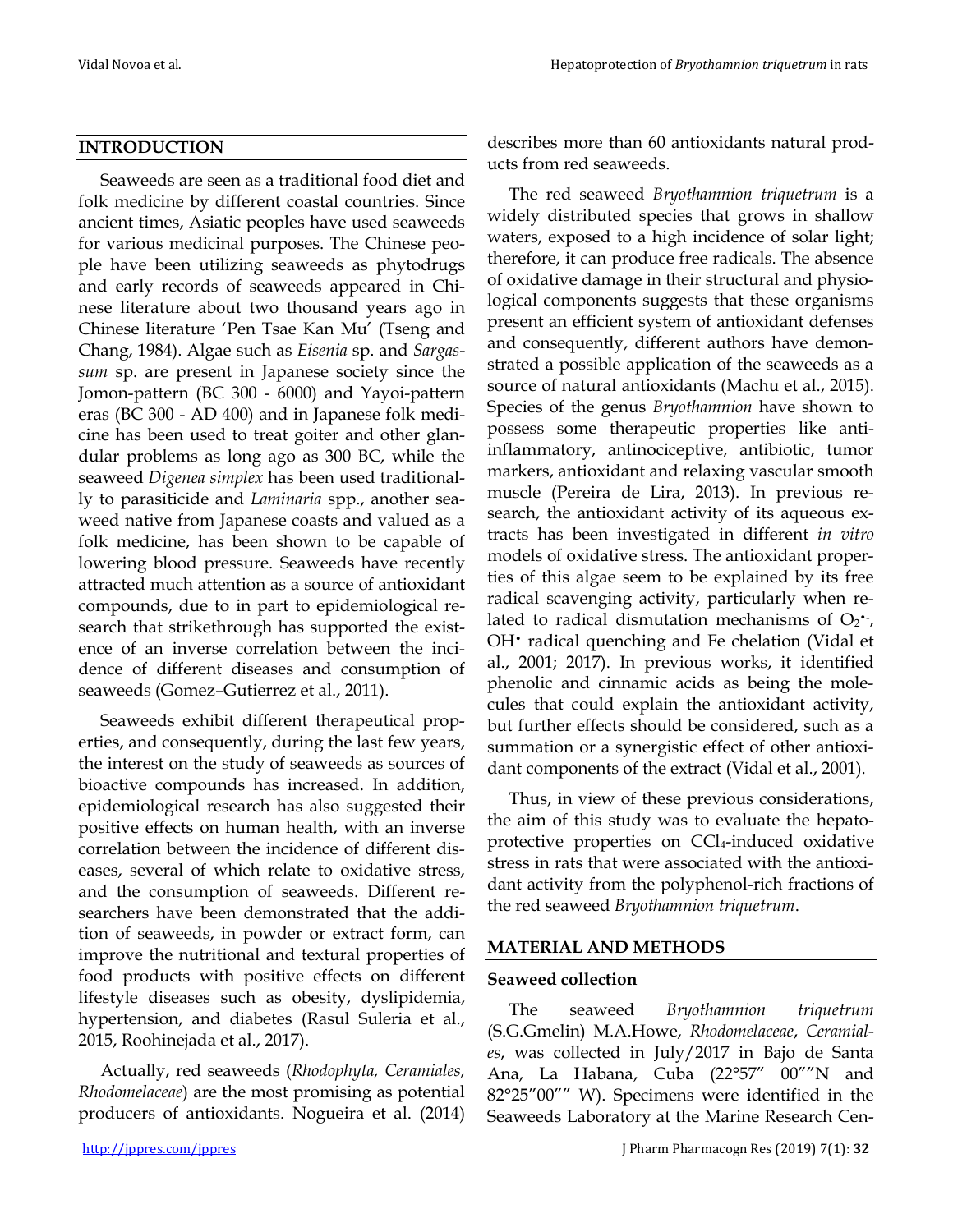ter of the University of Havana, Cuba (voucher CIM 047).

### **Preparation of extracts**

For better understanding of this research, in Fig. 1 are presented a flow diagram with the different extraction processes and possible usages of different fractions.

### *Aqueous extract*

The aqueous extract was prepared as follows; freshly collected specimens were washed with distilled water and dried at room temperature (26°C) for 7 – 10 days. After milling and sieving (US Standard Sieve Series No. 40, 35 mesh), the dry powder was extracted with distilled water (1:5  $w/v$ ) at room temperature ( $\pm$  22°C) and centrifuged at 800 *g* and 4°C for 20 min. The supernatant was collected, lyophilized, and kept at −20°C. The yield of lyophilized aqueous extract in terms of fresh seaweed was determined to be 1%. This extract was dissolved in water for animal study.

## *Preparation of organic fractions*

For *in vitro* assays of antioxidant activity, the phenolic acids and soluble or insoluble esters were extracted according to Vidal et al. (2011). Dry seaweed (1 g) was extracted six times with tetrahydrofuran (THF, 20 mL) during 3 min, and evaporated to dryness under vacuum at 30°C and after resuspended in 5 mL of methanol; these extracts were analyzed for free phenolic acids (FPA). The supernatant was hydrolyzed with NaOH 4N and posteriorly was extracted with extracted with ethyleter:ethylacetate:THF (1:1:1) and then filtered and corresponding to phenolic acids of soluble esters (PASE). The obtained residue was hydrolyzed by adding NaOH 4N and was extracted with extracted with ethyleter:ethylacetate:THF (1:1:1). The organic phase was rotoevaporated and resuspended into methanol, this was analyzed for phenolic acids of insoluble esters (PAIE).

The total phenolics of the different fractions, in concentration 0.020 - 20 μg, was determined by the Folin-Ciocalteau assay as previously described by Vidal et al*.* (2017) and expressed as μg of gallic acid equivalents  $(GAE)/g$  of sample. The calibration curve was obtained in the range of 0.020 - 50 μg gallic acid/mL.

## *In vitro* **antioxidant activity**

### *DPPH radical scavenging capacity*

The free radical scavenging activity of the polyphenolic fractions was determined using the DPPH assay (Díaz Gutiérrez et al., 2015). Aliquots of algal fractions at different concentrations (2 - 20 μg phenolic compounds/mL) were mixed with a DPPH solution in methanol (60 μM). After 30 min, the absorbance was measured at 517 nm in a VIS-723 G spectrophotometer (Rayleigh, Beijing, China). In this assay was used butylated hydroxytoluene (BHT) as positive control.

The scavenging activity was calculated as follows (1):

### % DPPH scavenging =  $(1 - Abs<sub>M</sub>/Abs<sub>C</sub>) \times 100$  (1)

where Abs<sub>M</sub> and Abs<sub>C</sub> are the absorbance of the solution containing the fraction and the blank solution respectively.  $IC_{50}$  inhibition values defined as the concentration of the compounds that was able to inhibit 50% of the total DPPH radicals. A lower value of  $IC_{50}$  indicates a higher antioxidant activity and vice versa.

### *Reducing power*

Reducing power was determined by the method as described by Batista-Gonzalez et al. (2011). This method is based on the ability of the antioxidant compounds to the conversion of the  $Fe<sup>3+</sup>/ferricyanide complex to the Fe<sup>2+</sup> form, and$ the Fe2+ concentration could be determined by measuring the enhanced formation of Perl's Prussian blue at 700 nm. Polyphenolic fractions were mixed with a phosphate buffer (0.2 M, pH 6.6) and potassium ferricyanide (1%). The mixture was incubated for 20 min at 50°C. It was then cooled, mixed with trichloroacetic acid (10%) and centrifuged at 800 g for 10 min. An aliquot of the supernatant was mixed with ferric chloride (0.1%) and distilled water. The absorbance was measured at 700 nm in a VIS-723 G spectrophotometer (Ray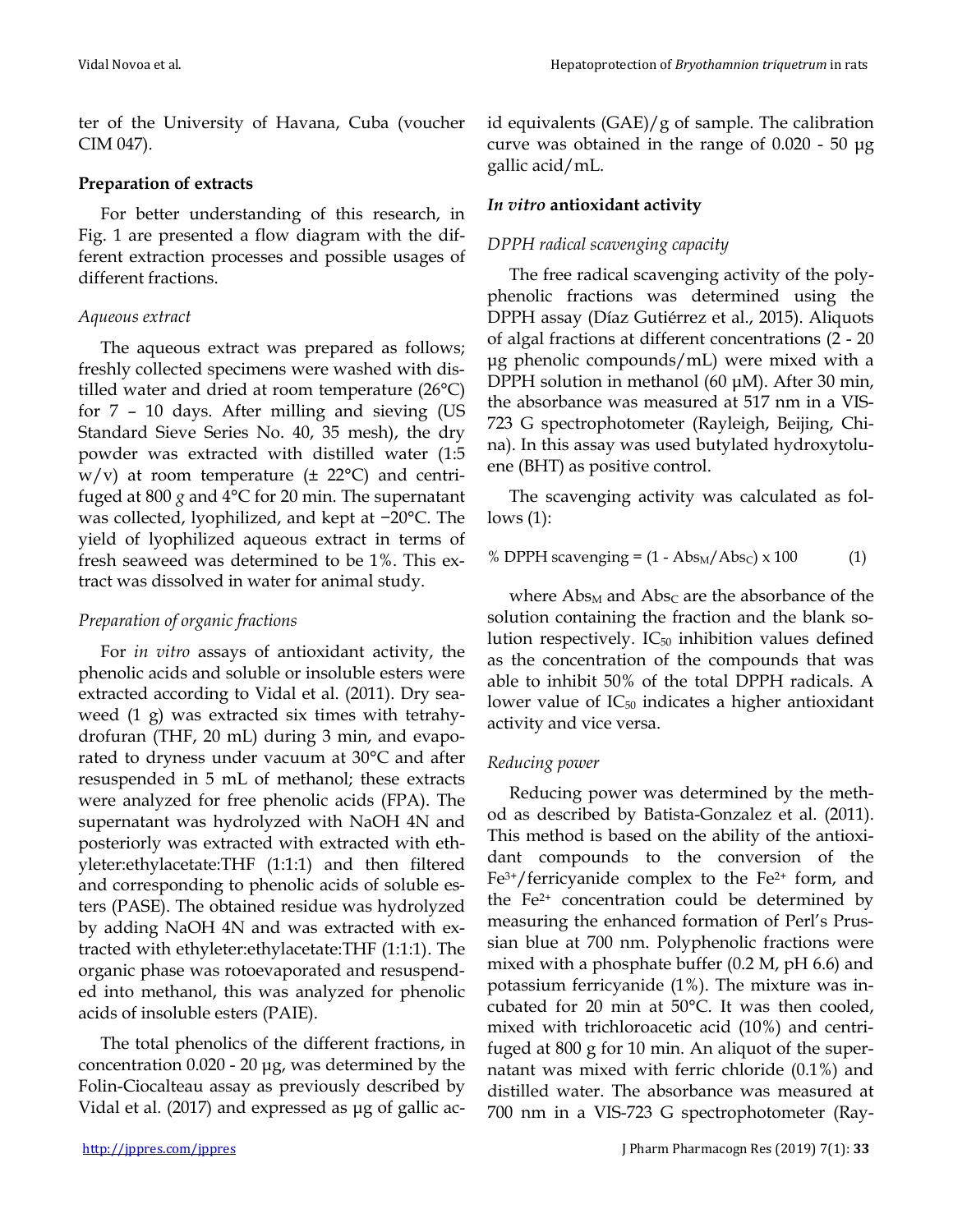leigh, Beijing, China). Absorbance increments were directly proportional to reducing power increments. In this assay was used ascorbic acid (1 mg) as positive control and Reducing power activity was expressed as ascorbic acid equivalents. One equivalent corresponds to 20 μg of ascorbic acid with an absorbance of 0.139.

### *β-Carotene/linoleic acid assay*

A method described by Miller with minor modifications (Barroso de Alencar et al., 2014) was employed. An emulsified mixture containing linoleic acid, Tween 40 and β-carotene was prepared. Distilled water, previously oxygenated, was then added and the solution was vigorously shaken until an absorbance was reached, between 0.6 - 0.7 at 470 nm. Fraction volumes between 1, 5 and 10 µg of phenolic compounds were added to the emulsified mixture. BHT was used as positive control. Their absorbance was monitored at 470 nm every 15 min for 2 h. The antioxidant activity was calculated as follows (2):

Antioxidant activity = 100 - [(A<sup>0</sup> <sup>s</sup> - A<sup>120</sup> <sup>s</sup>/A<sup>0</sup> <sup>c</sup> -A<sup>120</sup> <sup>c</sup>) x 100] (2)

where  $A^0$ <sub>s</sub> and  $A^0$ <sub>c</sub> are the initial absorbance of the sample and the control respectively, while  $A^{120}$ <sub>s</sub> and  $A^{120}$  are the absorbance of the sample and the control tube at 120 min.

### **Animals**

Male Wistar rats, weighing between 120 g and 150 g, were provided by the University of São Paulo Vivarium, and were housed in boxes (six rats in each box) in a room with controlled lighting (12-h light/dark cycle) at 25°C and 60% humidity. The rats had free access to water and to a standard food diet according to the Guidelines for Laboratory Animal Care and Use. Animal studies were approved (No.: CEUA/FCF/412) by the Animal Experimentation Ethics Committee of the Faculty of Pharmaceutical Sciences of the University of São Paulo, Brazil. Animals were sacrificed with ketamine (90 mg/kg) and xylazine (10 mg/kg) by via ip.

#### *Inhibition of spontaneous lipid peroxidation in rat brain homogenates*

Wistar rat brains were promptly excised after decapitation and washed with ice-cold 0.9% NaCl. Tissue homogenates were prepared by using a T10 basic ultra-turrax (IKA, Staufen, Baden-Wurttemberg, Germany) in a phosphate buffer (50 mM, pH 7.4) at a tissue to buffer ratio of 1:5 (w/v). The homogenate was then centrifuged at 800 *g* in a Beckman Centrifuge (Heal Force Beckman GS-GKR, USA) at 4°C for 15 min and the supernatant was collected and stored for a week at -70°C. Lipid peroxidation was determined according to Ohkawa, et al., with modifications (Díaz Gutiérrez et al., 2015). Samples of the brain homogenate  $(25 \mu L)$ were incubated with the same volume of different concentrations of each seaweed fraction at 37°C for 40 min. Then, acetic acid 20% and TBA (0.5%) in acetic acid were added. The mixture was heated in water bath at 90°C for 1 h. Finally, the samples were centrifuged, and the absorbance was measured at 532 nm. A positive control was used in all cases, by measuring the activity of ascorbic acid (1 mg/mL).

The inhibition of lipid peroxidation was calculated as follows (3):

$$
Inhibition (%) = (1 - M - C0/C40 - C0) \times 100
$$
 (3)

where M is the absorbance of the solution containing the fraction,  $C_0$  is the initial absorbance of the control solution (without fraction) and  $C_{40}$  is the absorbance of the control solution (without fraction) at  $t = 40$  min.

### *CCl4-induced oxidative damage in Wistar rats*

### *Animal treatment schedule*

Hepatic injury was induced in rats by intraperitoneal administration of 2 mL of  $CCl_4/kg$  (1:1 in olive oil. Ferulic acid (FA), a known antioxidant compound was used as a reference.

The animals were grouped as follows:

Control: treated daily with vehicle (1.0 mL, p.o.) for 20 days.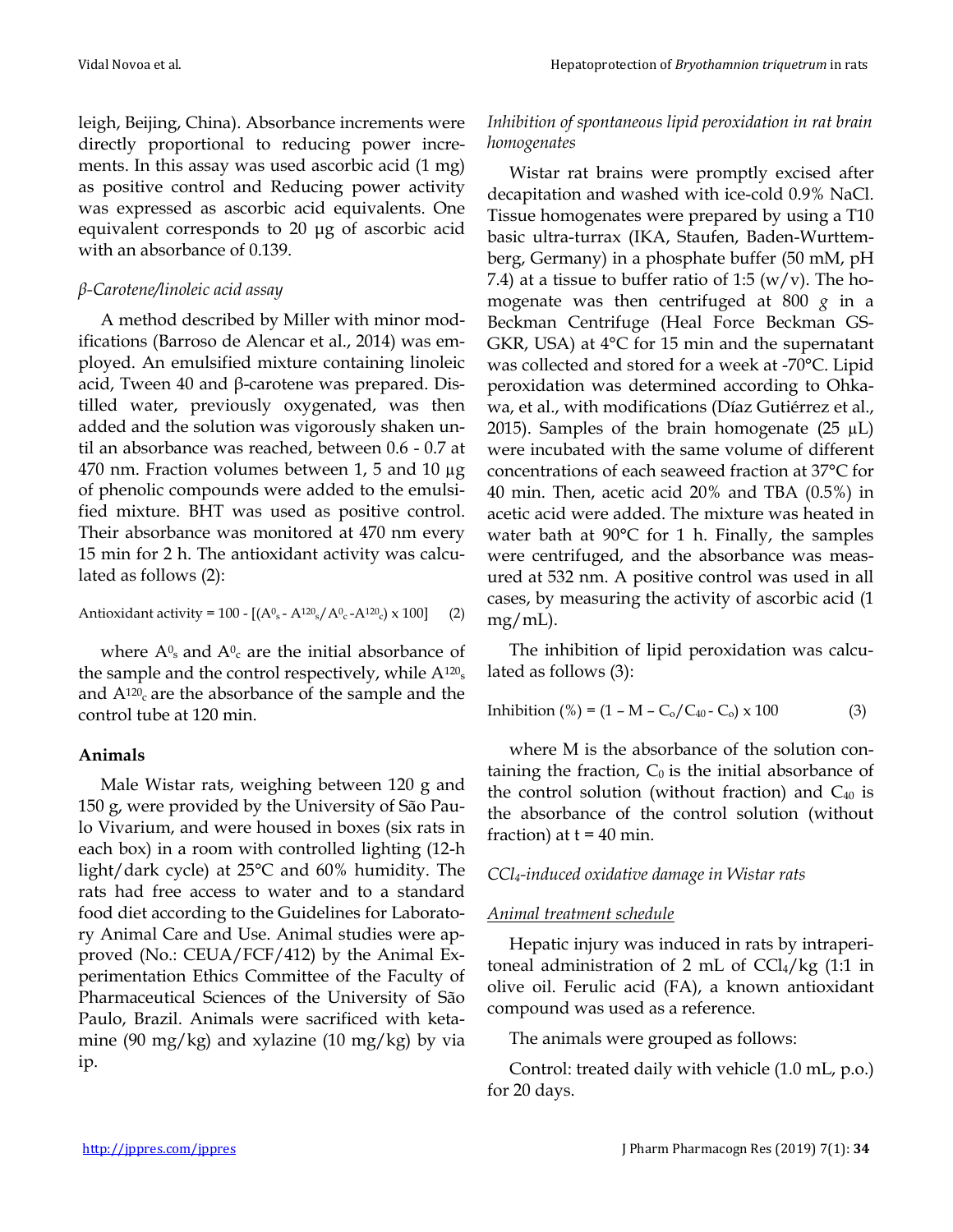CCl4: treated daily with vehicle (1.0 mL, p.o.) for 20 days, followed by treatment with  $CCl<sub>4</sub>$  on 72 h and then 24 h prior to sacrifice on day 21.

 $FA + CCl<sub>4</sub>:$  treated daily with ferulic acid (FA -20 mg/kg, p.o.) for 20 days, followed by treatment with  $CCl<sub>4</sub>$  on 72 h.

 $Bt + CCl<sub>4</sub>:$  treated daily with an aqueous extract of *B. triquetrum* (200 mg aqueous extract equivalent to 2.6 mg polyphenols)/kg, p.o. for 20 days, followed by treatment with  $CCl<sub>4</sub>$  on 72 h and then 24 h prior to sacrifice on day 21.

Vidal-Novoa et al. (2017) investigated antioxidant properties of an aqueous extract from *H. incrassata* with *in vitro* technique and in animal model (dose of 300 mg/kg via oral); this extract exhibits values of *in vitro* antioxidant activity comparable to those found with *B. triquetrum* and due to these considerations, the selected dose for this experiment was 200 mg/kg.

At the end of the treatment, blood and liver samples of each animal were collected. Serum was separated and assayed for thiobarbituric acid reactive substance (TBARS) levels. Liver homogenates were prepared and assayed for TBARS and antioxidant enzyme activity.

#### *TBARS assay*

TBARS levels were determined as described Batista-González et al. (2012). Samples liver homogenate (1 mL) were added to 350 µL of cold acetic acid (20%, pH 3.5). The formation of malondialdehyde (MDA) was observed after the addition of 600 µL of TBA 0.5% dissolved in acetic acid (20%, pH 3.5). The mixtures were incubated at  $90^{\circ}$ C for 1 h and allowed to cool to room temperature. An aliquot of 50 µL of sodium dodecyl sulfate were then added and the mixture was centrifuged at 500 *g* in a Sorvall RC5C centrifuge (DuPont Company, Wilmington, NC) for 15 min at room temperature. The absorbance was measured at 532 nm and the TBARS content was expressed as mmol MDA/mg protein. TBARS concentrations were calculated using a standard curve for tetramethoxypropane.

#### *Aspartate transaminase (ASAT) and alanine transaminase (ALAT) activities*

The activity of these enzymes (in serum was determined according to medical laboratory diagnostic test kits (Ref. 108-109, LABTEST, Sao Paulo, Brazil). The results were expressed as international units/mL).

#### *Glutathione (GSH) analysis*

The glutathione levels were measured according to the method developed by Tietze with minor modifications (Mancini-Filho et al., 2009). Liver homogenate was suspended in ethylenediamine tetraacetic acid (EDTA; 10-3 M) in 5% trichloroacetic acid and was centrifuged at 17,000 *g* for 15 min at  $2^{\circ}$ C. The supernatant (200  $\mu$ L) was mixed with 2.750  $\mu$ L of phosphate buffer (pH 8.0) and 50  $\mu$ L of 5,5′-dithiobis (2-nitro-benzoic acid) (10 mM) in acetone. After 15 s, the absorbance was monitored at 412 nm for 5 min in a Spectronic® 20 Genesys spectrophotometer (Spectronic Instruments, Rochester, NY, USA). The total protein concentration was determined by the Bradford method using bovine serum albumin as a standard. and the GSH level was calculated using pure GSH as standard.  $(50 - 800 \mu M)$ .

The GSH content was calculated as follows (4):

$$
[GSH] = \Theta \times F \times 20/V_{\text{m}} \tag{4}
$$

where: θ: curve cotangent, F: dilution factor and V<sup>m</sup> samples volume.

#### *Catalase activity (CAT) determination*

The CAT activity was determined as described by Silva et al. (2012). The method is based on the decrement in optical density at 230 nm (molar extinction coefficient  $-0.071/mM/cm$ ) as a result of the decomposition of hydrogen peroxide by catalase at 37°C. Aliquots of liver homogenates were suspended in Tris–HCl 1 M, EDTA 5 mM (pH 8) and  $H_2O_2$  10 mM. Two dilutions of homogenate (15 or 20 mL diluted to 1 mL) were incubated at 37°C and the absorbance was monitored every minute for 6 min. The results were expressed in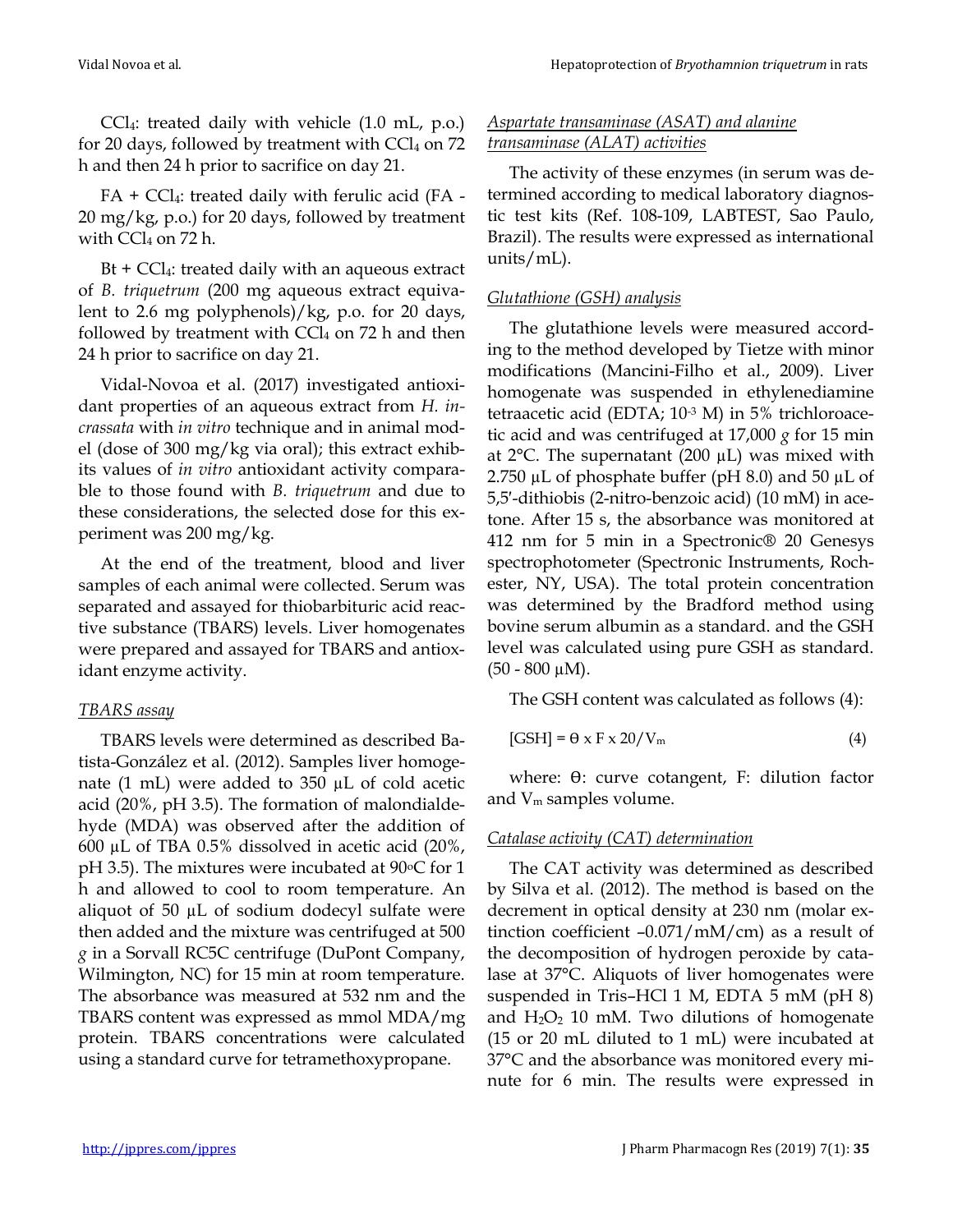U/mg protein, where one unit of activity (U) corresponds to the amount of catalase that will decompose 1 mmol  $H_2O_2$  per min at pH 8 and 37 $^{\circ}$ C.

#### *Superoxide-Dismutase (SOD) determination*

The cytoplasmic SOD activity was determined according to McCord and Fridovich con minor modifications (Silva et al., 2012) using a reaction mixture containing cytochrome C (100 mM), xanthine (500 mM), ethylenediaminetetraacetic acid (1 mM), KCN (200 mM), and a potassium phosphate buffer (0.05 M, pH 7.8). The results were expressed as units per milligram of protein. One unit of SOD activity was defined as the amount of enzyme required to inhibit the reaction rate by 50% at 25°C and pH 7.8.

#### **Reverse transcription/polymerase chain reaction (RT-PCR)**

#### *RNA extraction*

RNA was extracted by mixing 100 mg of rat liver and 1000 μL of trizol (Invitrogen, New York City, New York, USA). After the addition of 200 μL of chloroform (Merck, Darmstadt, Hessen, Germany), vortex mixing for 15 s, incubation at room temperature for 5 min, and centrifugation at 12.000  $g$  and  $4^{\circ}$ C for 15 min, the supernatant (400) μL) was collected, avoiding the interphase, and mixed with 500 μL of isopropanol by vortexing for 5 s. It was then centrifuged at 12.000 *g* and 4°C for 5 min and the supernatant was discarded. The resulting pellet was washed with 1 mL of ethanol (75%), gently vortex-mixed and centrifuged at 7500  $g$  and 4°C for 10 min. The supernatant was discarded again. The pellet was resuspended in 20 μL of RNAse-free distilled water, incubated at 50°C for 10 min, and stored at -70°C.

#### *Reverse transcription*

Five micrograms of RNA were added to 1 μL of primer (Cu/Zn SOD or CAT), 1 μL of dNTP (10 mM), and 4 μL of sterile distilled water. The reaction was started by a heating step at 65°C for 5 min and then quickly chilled on ice. After adding 4 μL of 5X First-Strand Buffer (Invitrogen), 2 μL of DTT (0.1 M, Invitrogen), and 1 μL of ribonuclease inhibitor (Invitrogen), the mixture was incubated at 37°C for 2 min. After that 1 μL of M-MLV reverse transcriptase (200 U/μL, Invitrogen) was added and the mixture was incubated at 37°C for 50 min. The reaction was stopped by a heating step at 70°C for 15 min. The PCR product (cDNA) was stored at -70°C.

#### *PCR amplification*

Five microliters of cDNA were amplified in a 50 μL reaction mixture containing 5 μL of Tris (hydroxymethyl) aminomethane–hydrochloride buffer (20 mM; pH 8.4), KCl (500 mM), 1.5 μL of MgCl<sub>2</sub> (50 mM), 1 μL of dNTP (10 mM), 35.1 μL of diethyl pyrocarbonate, 1 μL of primer (CAT), and 0.4 μL of Taq polymerase (5 U/μL). After an initial denaturation at 94°C for 3 min in a thermal cycler (Bio-Rad, Hercules, California, USA), 35 cycles (at 94°C for 45 s, at 55°C for 30 s, at 72°C for 1.3 min, and 72°C for 10 min) were carried out. Finally, the mixture was chilled at 4°C. The PCR amplification products were analyzed by electrophoresis on a 2% agarose gel (Sigma, St. Louis, Missouri, USA) at 60 V. The gel was stained with 0.5 μg/mL ethidium bromide, visualized on a fluorescence table (Vilber-Lourmat, Marne-la-Vallée, France), and photographed with a digital camera. CAT-262 bp (C to T) was genotyped using the following primers (Promega, Madison, AL, USA):

#### CAT 1 – 5′-GCG AAT GGA GAG GCA GTG TAC-3′

#### CAT 2 – 5′-GAG TGACGT TGT CTT CAT TAG CAC TG-3′

#### **Statistical analysis**

All experiments were subject to statistical analysis. All experiments were carried out in triplicate and the results were expressed as mean values ± standard deviations and the significance level was set at p<0.05. *In vivo* antioxidant activity measurements were compared in terms of mean values using a one-way analysis of variance and the Tukey post-test.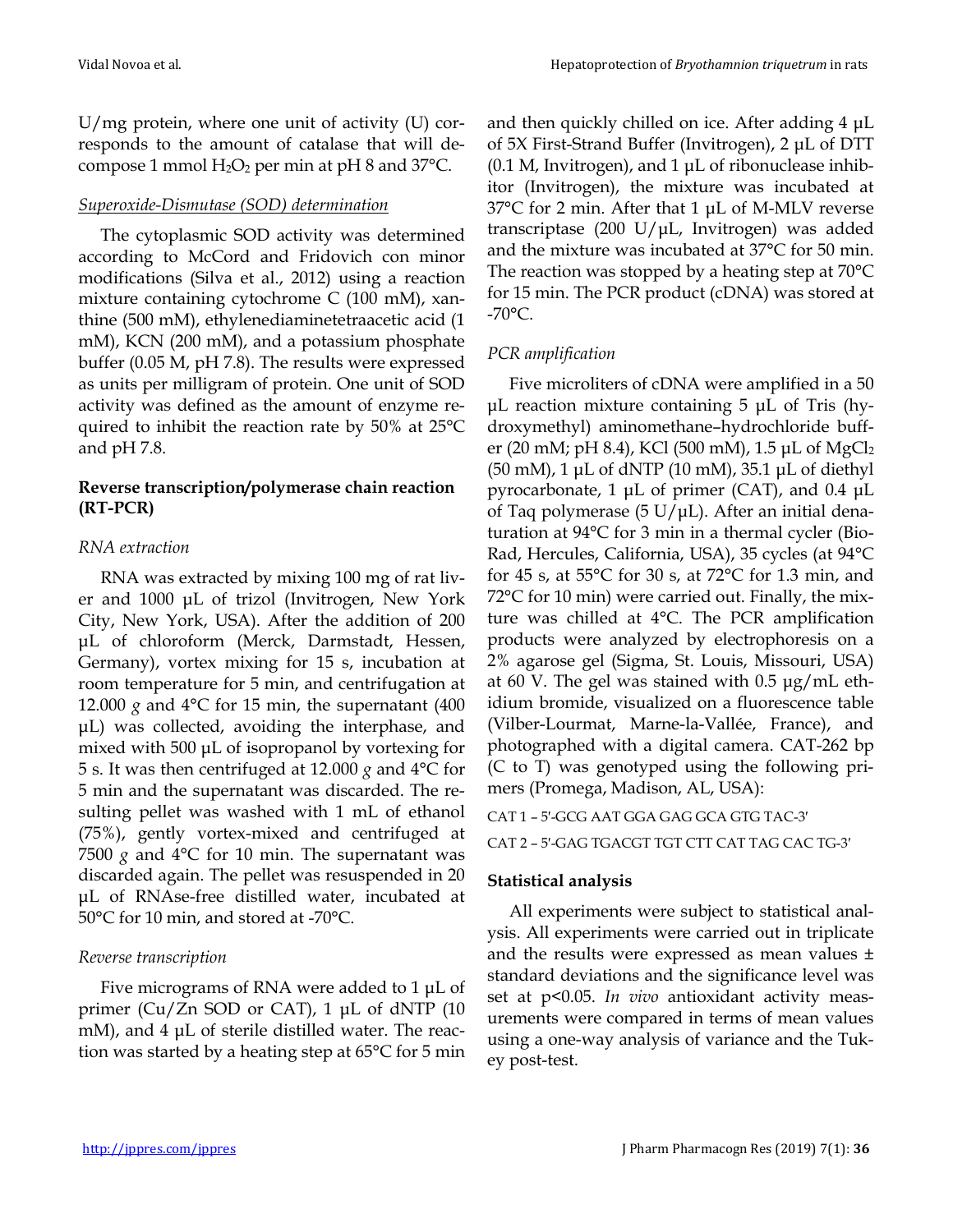

the antioxidant activity techniques.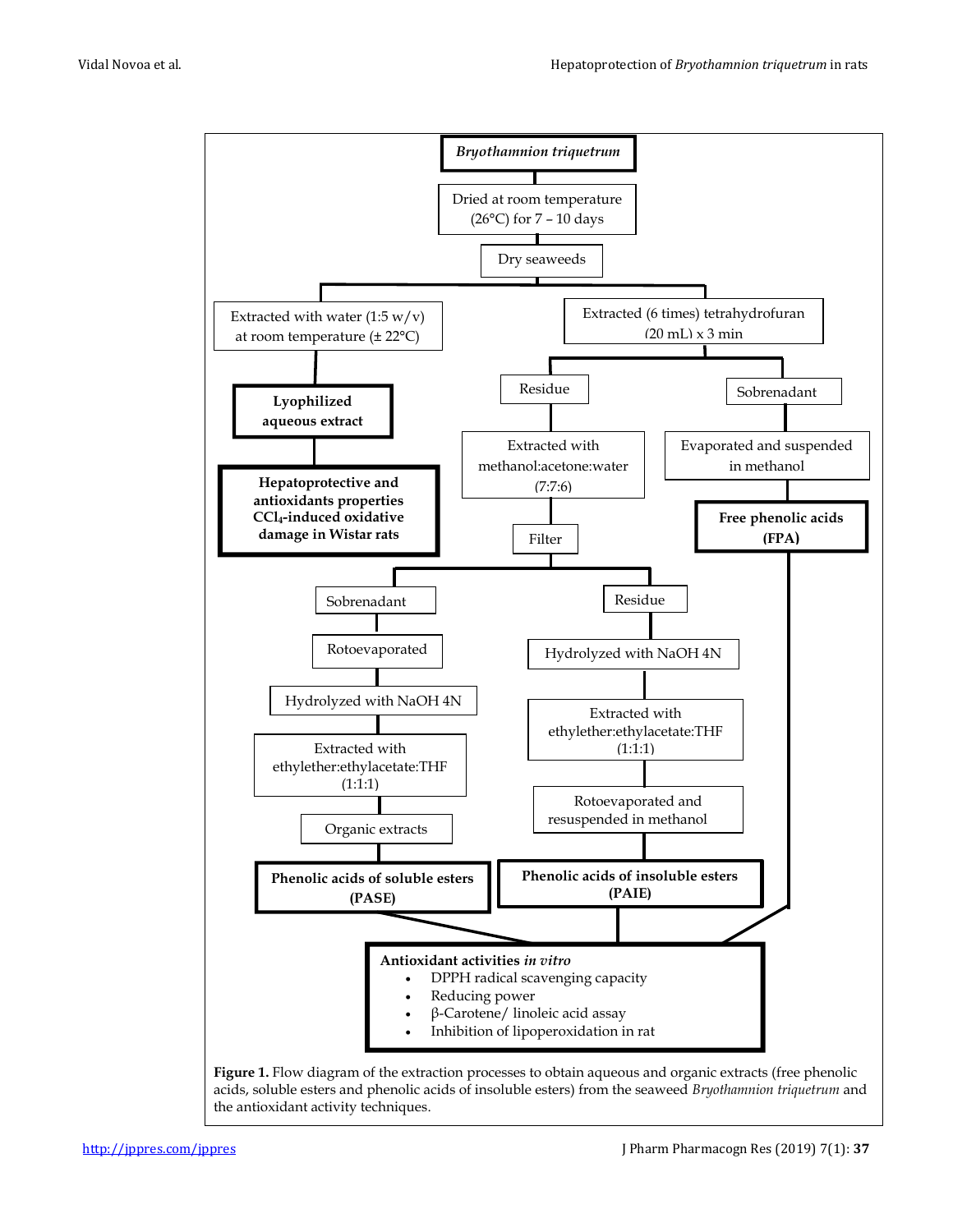µg/g lyophilized) and suggested that these compounds were related to the antioxidant properties

#### **RESULTS AND DISCUSSION**

#### **Total phenolic content**

Polyphenolic compounds are commonly found in seaweeds, and different species have reported polyphenols as being responsible for beneficial healing properties. In previous reports, there have been suggestions of a direct relationship between the total phenol content and the antioxidant properties (Machu et al., 2015).

The polyphenolic compounds content in lyophilized aqueous extract from *B. triquetrum* was 8.7 mg/g and in the polyphenolic-rich fractions were  $5.52 \pm 0.41$ ,  $1.41 \pm 0.01$ , and  $3.04 \pm 0.08$  mg gallic acid equivalents/g seaweed dry weight for free phenolic acids (FPA), phenolic acid soluble ester's (PASE) and phenolic acid insoluble ester's PAIE fractions, respectively. Considering that these are fractions rich in polyphenols, and then these results are similar to the polyphenol content  $(8.08 \text{ mg/g} \text{ dry}$  seaweed) that was found in a lyophilized aqueous extract from *B. triquetrum* (Vidal et al., 2001).

The content of polyphenols in seaweeds can vary by different factors such as place and date of collection, type of extraction and even differences by species including within the same genus (Demirel et al., 2009, Kuda e Ikemori, 2009). Souza et al. (2011) have found significative quantitative differences in the concentrations of phenolic compounds between seaweeds of the genus *Gracilaria*. The phenolic content found in this work is higher than other seaweeds that have been expressed in the literature like *Ulva* spp. (Farasat et al., 2014) while Vidal et al. (2009), Mancini-Filho et al. (2009) and Silva et al. (2012) reported much higher levels of phenolics in rich-phenol fractions from *Halimeda*  sp. Different authors have identified phenolic acids as one of the most abundant polyphenolic compounds in seaweeds. In previous work, it had been analyzed the phenolic acids in an aqueous extract from *B. triquetrum.* Vidal et al. (2001) identified and quantified phenolic acids such as tcinnamic (221.9 µg/g lyophilized), p-coumaric  $(4187.3 \text{ µg/g}$  lyophilized) and ferulic acids  $(442.3 \text{ m})$ 

of the seaweeds. Souza et al. (2011) identified in red seaweeds *G. birdiae* and *G. cornea*, two important antioxidants, apigenin and gallic acid. In addition, in red seaweeds other polyphenolic compounds have been identified with antioxidant activity such as bromophenols, compounds have also been identified in *B. triquetrum* (Vidal et al., 2001). **Antioxidant activity** *in vitro*

#### *DPPH radical scavenging*

Extracts from seaweeds have numerous antioxidant components and it is relatively difficult to measure each antioxidant component separately. For this reason, different methods have been developed and applied in recent years to screen and evaluate the total antioxidant activity of seaweeds. DPPH• radical scavenging has been widely used to study the activity of antioxidant molecules and extracts from seaweeds.

As shown in Fig. 2A, the fractions exhibited a concentration of dependent free radical scavenging activity with  $IC_{50}$  values of 2.9 and 4.0  $\mu$ g of phenolic compounds, corresponding to 0.53 and 1.31 mg/dry seaweed, for the FPA and PAIE fractions, respectively. Vidal et al. (2006) reported an  $IC_{50}$  value of 6 mg/mL but investigating a crude aqueous extract very different from the extraction used in this work. The positive control used butylhydroxytoluene (2 mg) showed antioxidant activity of 11.5 %.

However, the maximum scavenging activity for the PASE fraction was significantly lowers (30% at 20  $\mu$ g). In all fractions, the antioxidant activity increased in a phenolic compounddependent relationship. Different authors (Balboa et al., 2013; Pinteus et al., 2017) have reported a positive correlation between phenolic content and scavenging capacity with DPPH.

Although in this work, it has studied fractions rich in polyphenols, given the nature and the complexity of extraction and fractions from sea-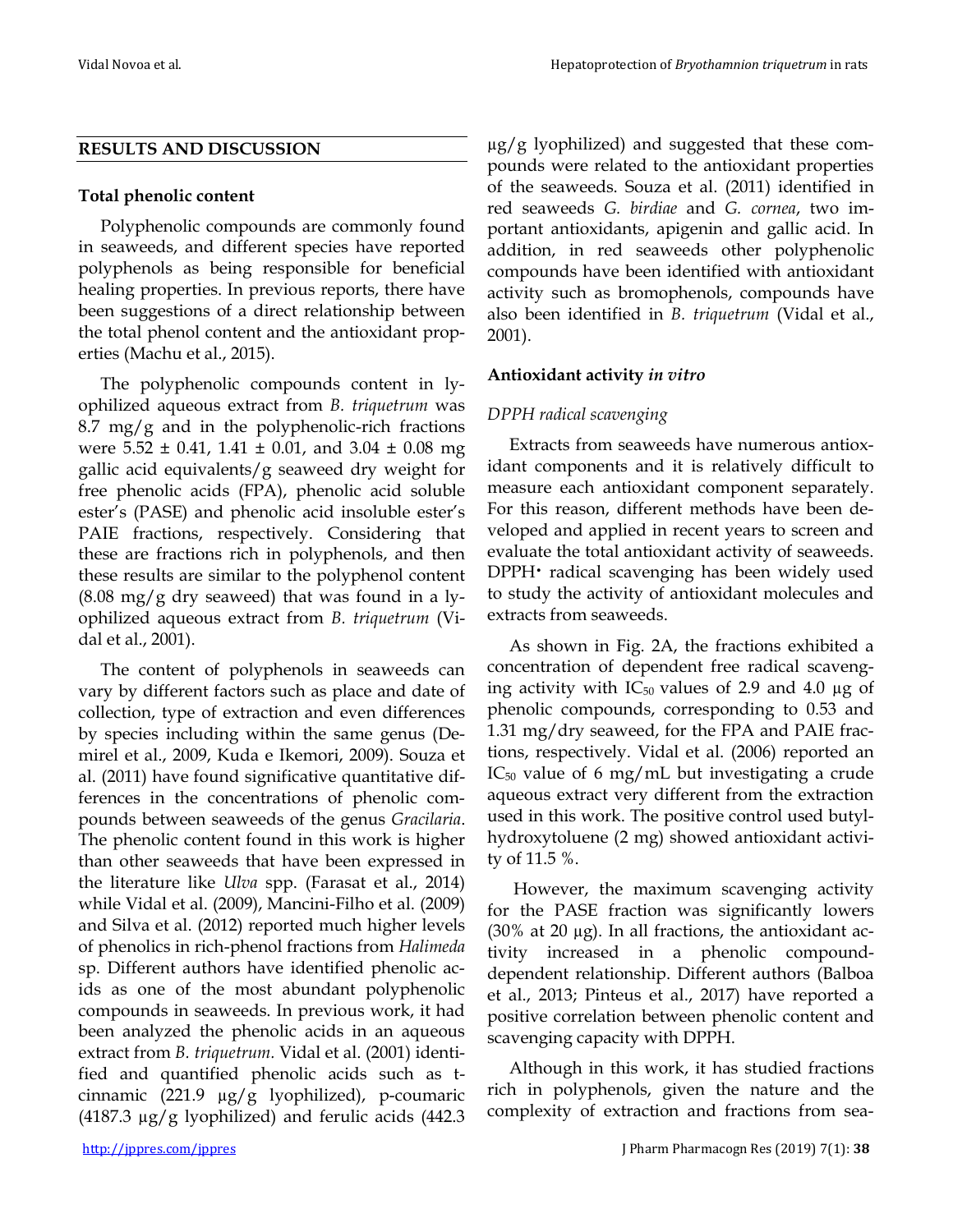weed, it is possible that they contain other compounds that contribute to the enhancement of antioxidant activity (Rasul Suleria et al., 2015). Vidal et al. (2009) reported significantly higher  $IC_{50}$  values for FPA and PASE fractions from *H. monile* and *H. opuntia,* when compared with those for similar fractions from *B. triquetrum*; however, PA-SE from *H. monile* showed a greater antioxidant activity than FPA. Interestingly, a greater phenolic content in *H. monile* was found in FPA*.* Thus, the specific composition of phenolic compounds in *B. triquetrum* may have played an important role in enhancing the antioxidant activity. In previous work, it was determined that an aqueous extract from *B. triquetrum* contains different molecules that are able to act as antioxidants such as carotenoids and ascorbic acid (Vidal et al., 2006). Ismail and Hong (2002) investigated the antioxidant activity of edible seaweeds (Nori, Wakame, Kumbu and Hijiki) and they reported that the aqueous extracts of Wakame and Hijiki were more effective in scavenging DPPH than their ethanolic extracts. According to the investigators, the differences observed were probably due to the characteristics of the antioxidant components extracted from the matrix of seaweeds.



**Figure 2**. Antioxidant capacity *in vitro* of different fractions from *Bryothamnion triquetrum*: Phenolic acid (FPA), phenolic acid insoluble esters (PAIE) and phenolic acid soluble esters (PASE).

Results expressed as mean ± standard deviation. All experiments were realized for triplicate and each point n=3. **A:** DPPH scavenging capacity. In this assay was used as positive control the butyl-hydroxy-toluene (BHT), 2 mg with antioxidant activity of 11.5%. **B:** Reducing power *versus* the content of phenolic compounds (µg phenolic compounds). In this assay was used ascorbic acid (1 mg) as reference compound with an absorbance of 2.824. **C:** Antioxidant activity by β-carotene-linoleic acid assay. The positive control used (BHT, 0.1 and 0.2 mg) showed antioxidant activities of 85 and 94%. **D:** Inhibition of spontaneous lipid peroxidation. As positive control was used ascorbic acid (1 mg/mL) with an inhibition of spontaneous lipid peroxidation value of 73%.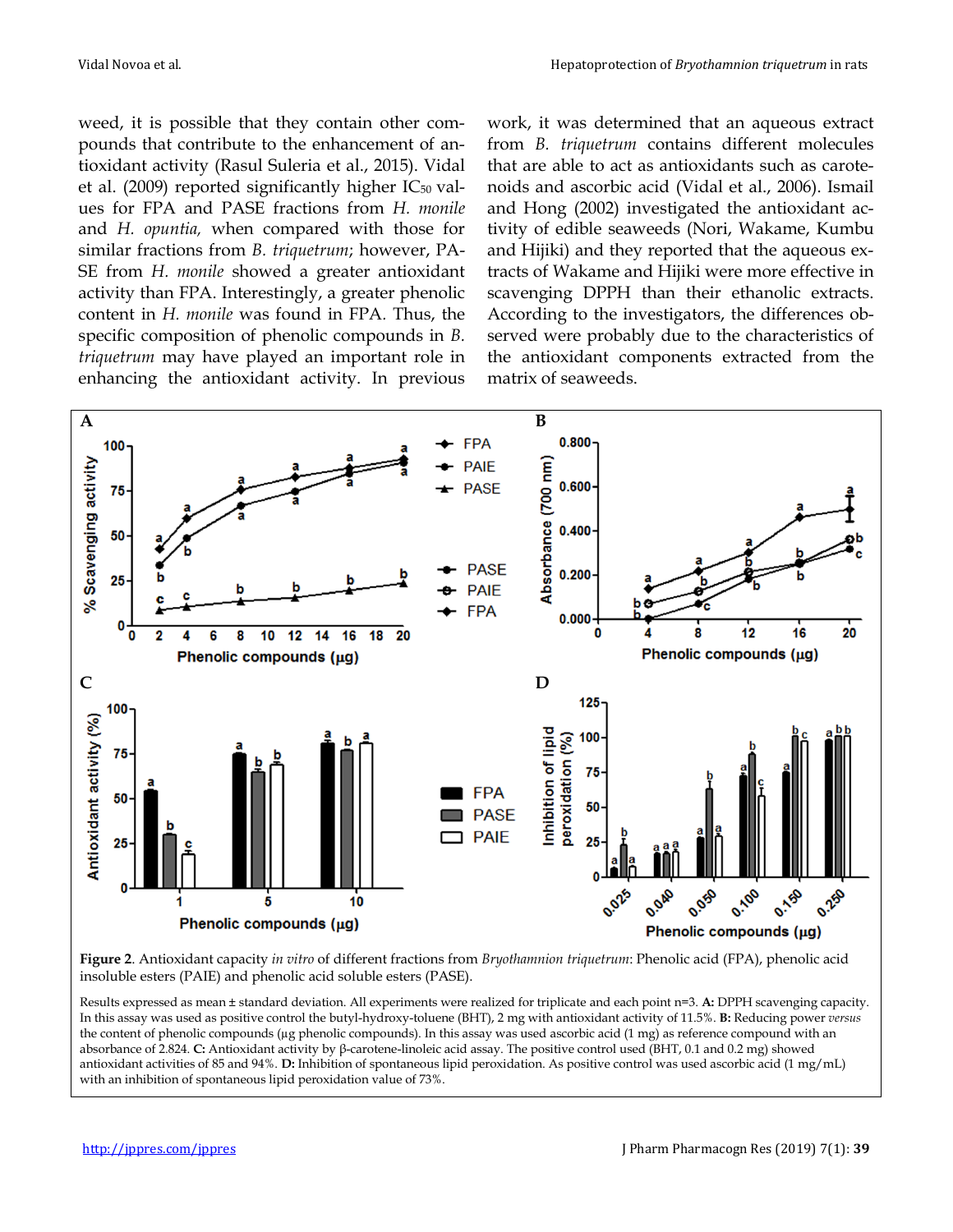Farasat et al. (2014) studied the antioxidant activity of five edible seaweeds and reported a correlation between the phenolic content and DPPH radical scavenging activity. According to the authors, although many compounds in seaweeds may contribute to their antioxidant activity, the presence of phenolic compounds is essential. In this work, it was observed a significant correlation between DPPH radical scavenging and the phenolic content in the three fractions studied. Senevirathne et al. (2006) have also indicated an association between the phenolic content of seaweeds and DPPH• scavenging. In previous results from our group, *Halimeda* genus has indicated an association of antioxidant activity in DPPH scavenging with a phenolic content (Vidal et al., 2009).

#### *Reducing power*

The ferric reducing power assay is based on the ability of an antioxidant to reduce Fe3+ to Fe2+. A higher absorbency, measured at 700 nm, implies a greater reducing power.

As shown in Fig. 2B, the fraction with the greatest phenolic content was FPA, and it showed the highest reducing power, regardless of the amount of phenolic compounds tested. PAIE and PASE fractions had quite similar performances. For all of the fractions, reducing power was directly proportional to phenolic content. The maximum absorbances, 0.5 (FPA), 0.31 (PASE) and 0.37 (PAIE), corresponding to 3.6, 14.2 and 6.6 mg of dry seaweed, respectively, were attained with the highest amount of phenolics (20 μg of GAE). The positive control, ascorbic acid (1 mg), gave an absorbance of 2,824. If considered it is a pure chemical compound, then when comparing this value with the results of the fractions of *B. triquetrum*, it can be concluded that these fractions rich in polyphenol presents a high antioxidant activity.

Senevirathne et al. (2006) reported a high absorbance value for different extracts from *E. cava*. They observed that the level of hydrophilic phenolic content was higher than that of hydrophobics and the reducing ability was significantly dependent on the phenolic content of the fractions.

Sabeena Farvin and Jacobsen (2013) investigated ethanolic and aqueous extracts from 16 seaweeds (red, brown and green) and they observed that the extracts containing the highest levels of total phenolics were also potent in reducing ferric iron, suggesting that algal polyphenols may be the principle constituents responsible for these properties of the extracts. In this work too and it was found a similar relationship.

#### *Antioxidant activity by β-carotene/linoleic acid method*

The β-carotene-linoleic assay is based on the ability of lipids, such as linoleic acid, to form a peroxyl radical (LOO•) in the presence of ROS and  $O<sub>2</sub>$ , and then this peroxyl radical reacts with βcarotene to form a stable β-carotene radical; but if an antioxidant is present in a testing solution, it reacts competitively with the peroxyl radical, and therefore, antioxidant effects are easily monitored by bleaching the color of a test solution.

As indicated in Fig. 2C, the FPA fraction displayed the highest antioxidant activity with the lowest phenolic content (1 μg of GAE). High activity was observed for the three fractions at the highest phenolic content (10 μg of GAE), with the antioxidant activity of all fractions increased in a phenolic content-dependent relation. The positive control used (BHT, 0.1 and 0.2 mg) showed antioxidant activities of 85 and 94%; when comparing these results with the fractions of phenolic acids of *B. triquetrum*, it could be said that they have a high antioxidant potential.

Ismail and Hong (2002) reported an antioxidant activity within the range of 3% and 57 % for aqueous and ethanolic extracts of Nori (*Porphyra* sp.), Kumbu (*Laminaria* sp.), Wakame (*Undaria* sp.), and Hijiki (*Hijikia* sp.), at 1 mg/mL. In this study, lower amounts of seaweed of 0.18 mg and 0.72 mg resulted in antioxidant activity levels of 20 and 80%, respectively.

Souza et al. (2011) assessed the antioxidant activities of *G. birdiae* and *G. cornea* by the βcarotene-linoleic acid assay, achieving values of βcarotene oxidation inhibition of up to 40% with 5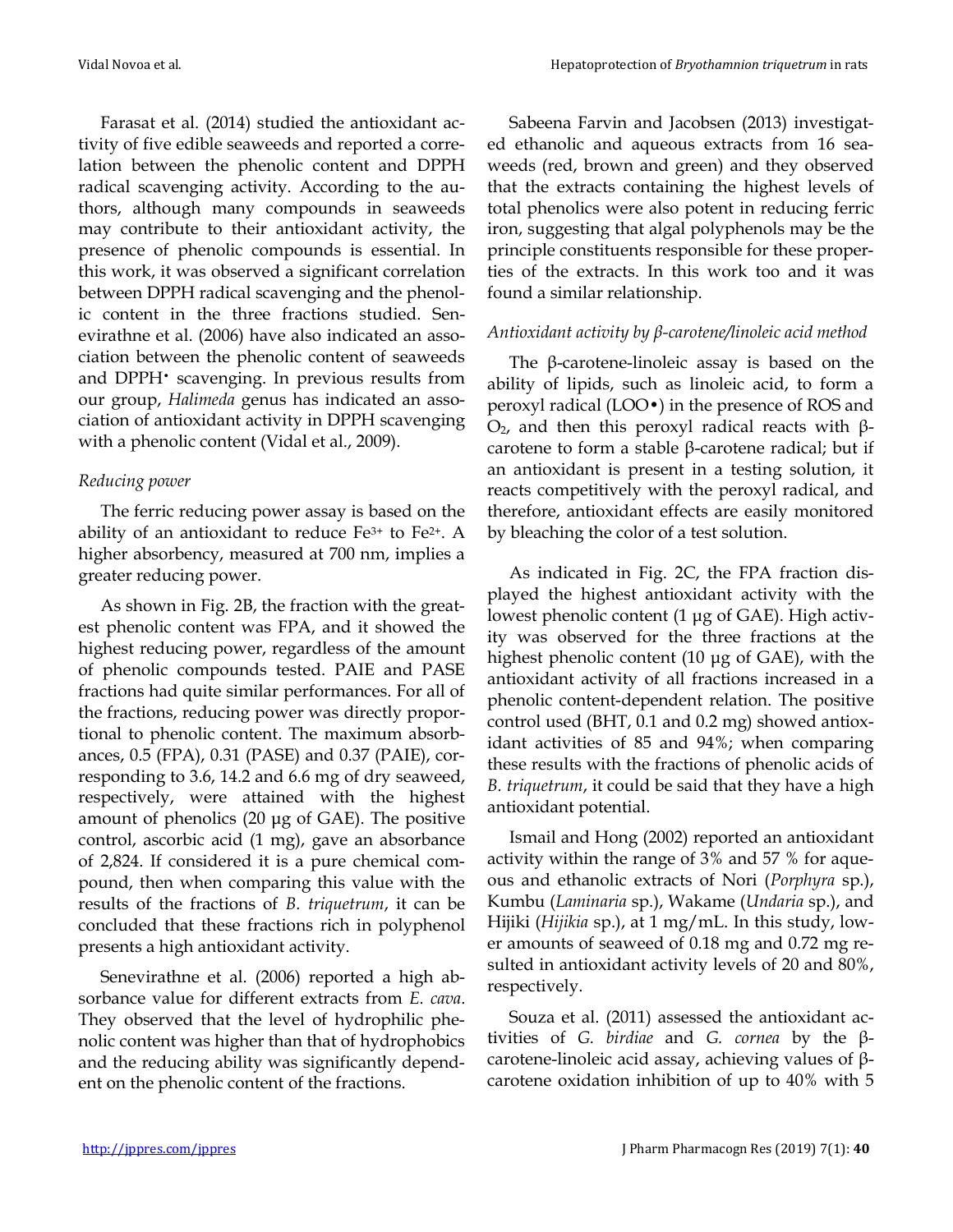mg of extracts, values similar to those obtained in this work.

These results suggest that the three investigated fractions [free phenolic acids (FPA): Tetrahydrofuran); phenolic acid insoluble esters (PAIE): methanol: acetone: water; and phenolic acids soluble esters (PASE): ethyleter: ethylacetate: THF)] may contain additionally compounds as phlorotanines and terpenoids with intermedia lipophilic properties capable of donating hydrogen to the linoleic acid free radical.

Demirel et al. (2009) investigated the antioxidant activity of six brown seaweeds using the inhibition of β-carotene bleaching and ABTS<sup>+</sup> methods, and they observed a good correlation between the antioxidant activity and the polyphenol content; however, there is no direct correlation between the results of these two trials, which demonstrates the importance of studying this property from different types of tests.

### *Inhibition of spontaneous lipid peroxidation in rat brains*

Lipid peroxidation results in the deterioration of fatty acids (PUFA) of membrane phospholipides, especially in the brain, where lipid peroxidation involves Fe-mediated lipid cleavage, resulting in the production of peroxyl and alkoxyl radicals.

Inhibition of lipid peroxidation in rat brains was investigated within a low range of phenolic concentrations (0.025 - 0.25 μg of GAE of phenolic compounds). Overall, the higher the phenolic concentration, the greater the inhibitory effect of the fractions, as shown in Fig. 2D. The  $IC_{50}$  values were 0.07, 0.047 and 0.084 μg of phenolic compounds for FPA, PASE and PAIE fractions, respectively. In this work, the positive control (ascorbic acid, 1 mg/mL) gave an inhibitory activity value of 73% of Inhibition of spontaneous lipid peroxidation. Vidal et al. (2001) reported an  $IC_{50}$  of 23.9  $\mu$ g for *B. triquetrum*, a value comparable to that found in this work, considering that these authors studied a crude aqueous extract. Rivero et al. (2003) also determined an  $IC_{50}$ = 8.5 µg with an aqueous extract of *H. incrassata*. Chakraborty et al. (2013) evaluated the antioxidant activities and the total phenolic contents of brown *Turbinaria* spp. seaweed and they found an  $IC_{50} = 5.25 \mu g$  for a lipid peroxidation inhibitory assay. Phenolic acids of different seaweeds have been correlated with an inhibition of peroxidation, even at very low concentrations. The inhibitory effects of the aqueous extracts of *B. triquetrum* on spontaneous lipid peroxidation were found to be correlated with the presence of different phenolic acids, including pcoumaric, t-cinnamic and ferulic acid (Vidal et al., 2001).

These results show that polyphenolic-rich fractions of *B. triquetrum* are capable of scavenging free radicals and also of inhibiting their generation; the antioxidant activity of the fractions may be phenolic content-related.

Aqueous extracts from *B. triquetrum* showed significant antioxidant activity evaluated in terms of reducing power, free radical scavenging activity, and lipid peroxidation inhibition activity. For all fractions, antioxidant activity increased in a phenolic content-dependent manner; therefore, phenolic compounds must play an important role in their antioxidant activity.

#### *Antioxidant activity protecting against liver damage in CCl4-induced liver injuries in Wistar rats*

Antioxidant and hepatoprotective properties of an aqueous extract from *B. triquetrum* were investigated in Wistar rats with a  $CCl_4$ -induced liver injury. Through the ASAT and ALAT activities (Table 1), it was verified there was no damage in the liver from *B. triquetrum*-treated animals, while in Ferulic acid-treated rats, it was observed that an attenuating toxic effect produced by CCl4. In a previous work, Mancini-Filho et al. (2009) reported similar results when investigating polyphenol fractions from *Halimeda monile*. These results are confirmed by Silva et al. (2012), whom investigated the hepatoprotective properties of the polyphenolic fractions from *H opuntia* under an experimental model of CCl<sub>4</sub> injury.

In Table 1**,** it may be appreciated that the TBARS levels in the liver tissues of CCl4-treated rats increased, confirming a successful induction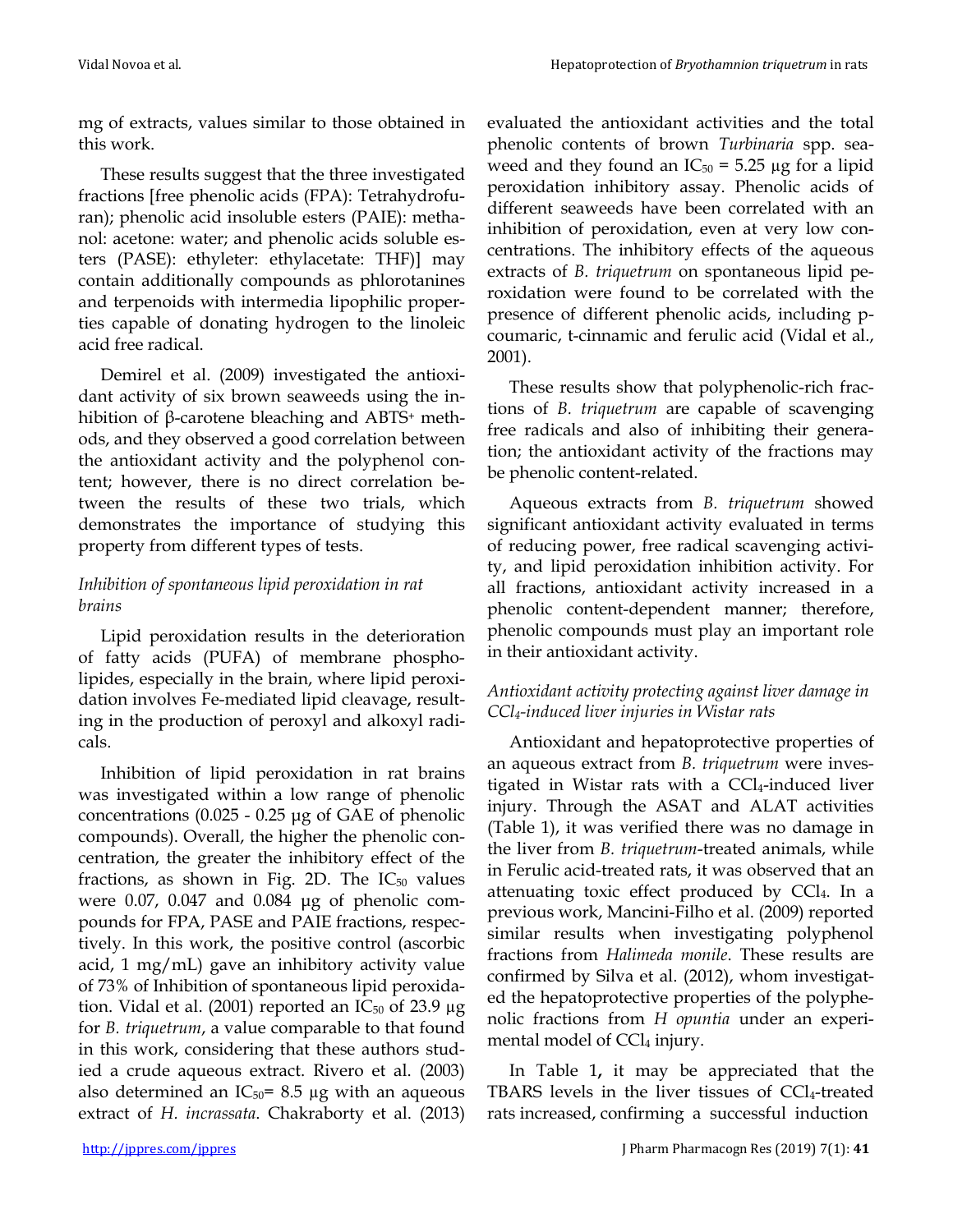| Groups                  | Serum                          |                          | Liver                         |                              |  |  |
|-------------------------|--------------------------------|--------------------------|-------------------------------|------------------------------|--|--|
|                         | <b>ASAT</b>                    | <b>ALAT</b>              | <b>TBARS</b>                  | <b>GSH</b>                   |  |  |
|                         | (units/mL)                     | (units/mL)               | (nmol/mg protein)             | $(\mu mol)$                  |  |  |
| Control                 | $84.36 \pm 0.61$ <sup>a</sup>  | $57.68 \pm 2.70$ a       | $0.19 \pm 0.02$ <sup>a</sup>  | $0.10 \pm 0.02$ <sup>a</sup> |  |  |
| CCl <sub>4</sub>        | $116.30 \pm 11.68$ bc          | $90.87 \pm 20.08$ bc     | $0.87 \pm 0.21$               | $0.65 \pm 0.11$              |  |  |
| $FA 20 + CCl4$          | $112.25 \pm 10.22$ bd          | $78.59 \pm 13.11$ ac     | $0.56 \pm 0.29$ bc            | $0.55 \pm 0.12$ bc           |  |  |
| Bt 200 CCl <sub>4</sub> | $96.03 \pm 8.68$ <sup>ad</sup> | $62.13 \pm 8.41^{\circ}$ | $0.45 \pm 0.10$ <sup>ac</sup> | $0.41 \pm 0.12$              |  |  |

**Table 1.** Markers of the injury hepatic in serum and oxidative stress in hepatic tissue in Wistar rats treated with CCl<sub>4</sub> and *Bryothamnion triquetrum* (Bt) and ferulic acid (FA).

The values represent mean ± SD. In all groups n=10 animals. Different letters in a column indicate statistically significant differences, \*p < 0.05.

of oxidative damage. The pre-treatment with *B. triquetrum* (200 mg extract/kg), led to reduction in TBARS liver levels approximately 1.93 times to respect CCl<sub>4</sub>-control  $(0.87 \pm 0.21 \text{ nmol/mg}$  protein for CCl<sup>4</sup> control *versus* 0.45 ± 0.10 nmol/mg protein with Bt-treated) while in animals treated with ferulic acid was 1.55 times  $(0.45 \pm 0.10 \text{ nmol/mg})$ protein). According to Silva et al. (2012), a pretreatment with polyphenol-rich fractions from *H. opuntia* ((20 mg/kg, p.o. for 20 days) led to reductions in both serum and liver TBARS. Kim et al. (2008) also observed a comparable reduction in hydroperoxide levels in the liver, relative to a CCl4-treated group, in a study of mice fed on Saengshik, a non-cooked food containing vegetables and seaweeds, during 4 weeks. Other authors (Bupesh et al., 2012) observed a reduction of TBARS levels in liver damage by  $CCl<sub>4</sub>$  in animals treated with *H. muciformis* (200 mg/kg oral via).

Animals with liver injuries caused by CCl<sub>4</sub>, had GSH levels increased statistically in respect to all groups. According to Lu (1999), these increased levels may be explained as an adaptive response of rats against the oxidative stress induced by CCl<sub>4</sub>. However, in *B. triquetrum*–treated rats, it was observed that there were minor values ( $p$ <0.05.) than those of the  $\text{CC}l_4$ -treated rats; this could be explained by a hepatoprotector effect from the seaweed. Bupesh et al. (2012) also obtained similar GSH levels in both groups. However, Kim et al.  $(2008)$ , reported lower values in CCl<sub>4</sub>-treated rats with respect to the control group, while GSH val-

ues in the seaweed-treated rats were intermediately between these groups. These seemingly contradictory results in glutathione levels may be explained by the time of induction  $CCI<sub>4</sub>$  and adaptative response, in addition different functions and the metabolic pathways of this metabolite.

Antioxidant enzymes such as CAT, SOD and GPx are considered as a fundamental defense system in mammals against free radicals. As may be appreciated in Fig. 3, treatment with the seaweed led to a significant increment in the activity of the CAT enzyme, which in turn resulted in an enhanced antioxidant defense; however, an increment in SOD activity was not observed. Additionally, in the animals treated with ferulic acid (20 mg/kg, p.o.) no changes were observed in the antioxidant enzymes studied. These results suggest that the antioxidant and hepatoprotective activities of *B. triquetrum* extract are in agreement with Mancini-Filho et al. (2009) when they reported a considerable increase in the activity of CAT in rats treated with a polyphenol-rich fraction from *H. monile.* A high antioxidant enzyme activity has been reported through the repeated administration of *Padina boergesenii* extracts during CCl4 during induced oxidative damage in Wistar rats (Karthikeyan et al., 2010). Additionally, treatment with *C. prolifera* and *L. obtusata* extracts has also led to a rise in enzyme activity (Abdel-Wahhab et al., 2006). It was reported by Silva et al. (2012) that the ability of the *H. opuntia* extract, to induce the antioxidant enzyme activity of CAT, SOD, and GPx,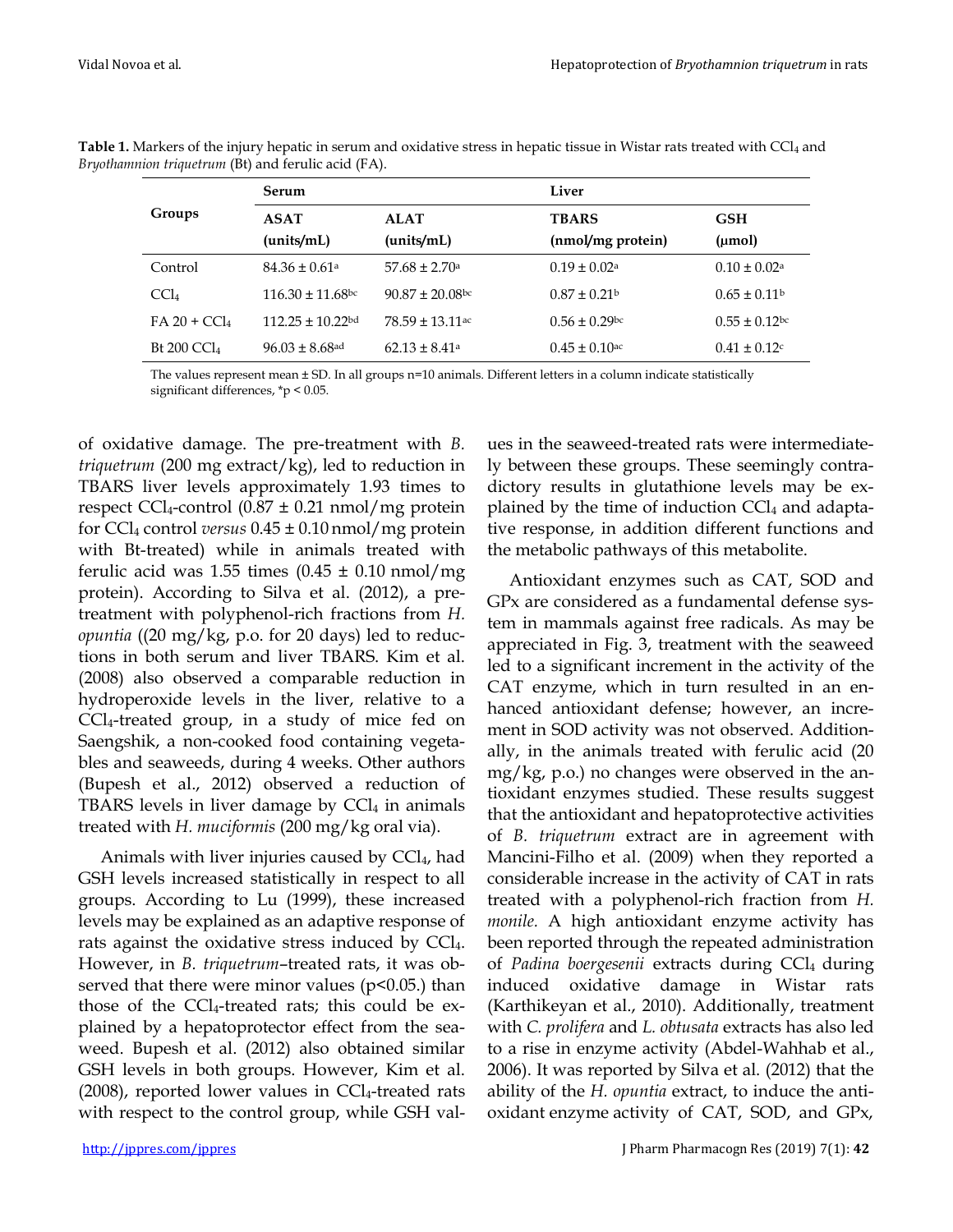

Different letters indicate statistically significant differences, \*p<0.05.

which in turn resulted in an enhanced antioxidant defense; they suggested that this was due to a potent hepatoprotective activity of the phenolic fraction of *H. opuntia.*

In summary, the treatment with seaweed led to a significant increment in the activity of the catalase enzyme. It thus proved to be capable of attenuating the changes induced by CCl<sub>4</sub>, and as such, a decrement in the activities of the enzymes ASAT and ALAT and TABRS hepatic levels. These results suggest a hepatoprotective activity of the seaweed *B. triquetrum*.

#### *Expression of CAT hepatic enzymes by PCR-RT*

In considering results from the antioxidant enzyme activities, only the expression of catalase by PCR-RT technique has been studied. As can be seen in Fig. 4, the levels of CAT in liver tissues increased significantly with the treatment of seaweed and posterior CCl<sub>4</sub> administration, which shows alterations in gene expression.

Treatment with the *B. triquetrum* aqueous extract (band 4) resulted in a higher catalase gene expression when compared with that which was observed in the CCl4-treated group (band 3). Anantachoke et al. (2016) discusses some evidence that polyphenolics found in Thai fruits might exert the antioxidant effect through induction of antioxidant enzymes or these compounds are involved in the regulation of antioxidant enzyme synthesis.



**Figure 4**. Electrophoresis of the CAT enzyme gene of the livers from rat groups.

**1:** Ladder; **2:** Control (H2O); **3:** CCl4*;* **4:** Bt 200 (*B. triquetrum*, 200 mg aqueous extract equivalent to 2.6 mg polyphenols/kg, p.o.) + CCl<sub>4</sub>; **5:** FA 20 (ferulic acid, 20 mg/kg, p.o) + CCl4.

Vidal et al. (2001) reported that from the total phenolics content of the aqueous extract of *B. triquetrum,* more than half (60%) corresponds to phenolic acids, and in this fraction, about 86.3% was identified as p-coumaric acid, while a small fraction was associated with ferulic and transcinnamic acids. Additionally, Yeh and Yen (2006) demonstrated that ferulic and coumaric acids modulate antioxidant enzymes (CAT, SOD and GPx) and seem to selectively induce hepatic mRNA transcripts for CAT, probably through an up-regulation for gene transcription, as well as the Nrf2 transcription factor. In previous results, Mancini-Filho et al. (2009) reported an overexpression of CAT genes by the treatment with polyphenolic-rich fractions from *Hmonile* while Silva et al. (2012), showed that by using (RT-PCR) increased the CAT gene expression in the group treated with free phenolic acid (FPA) fractions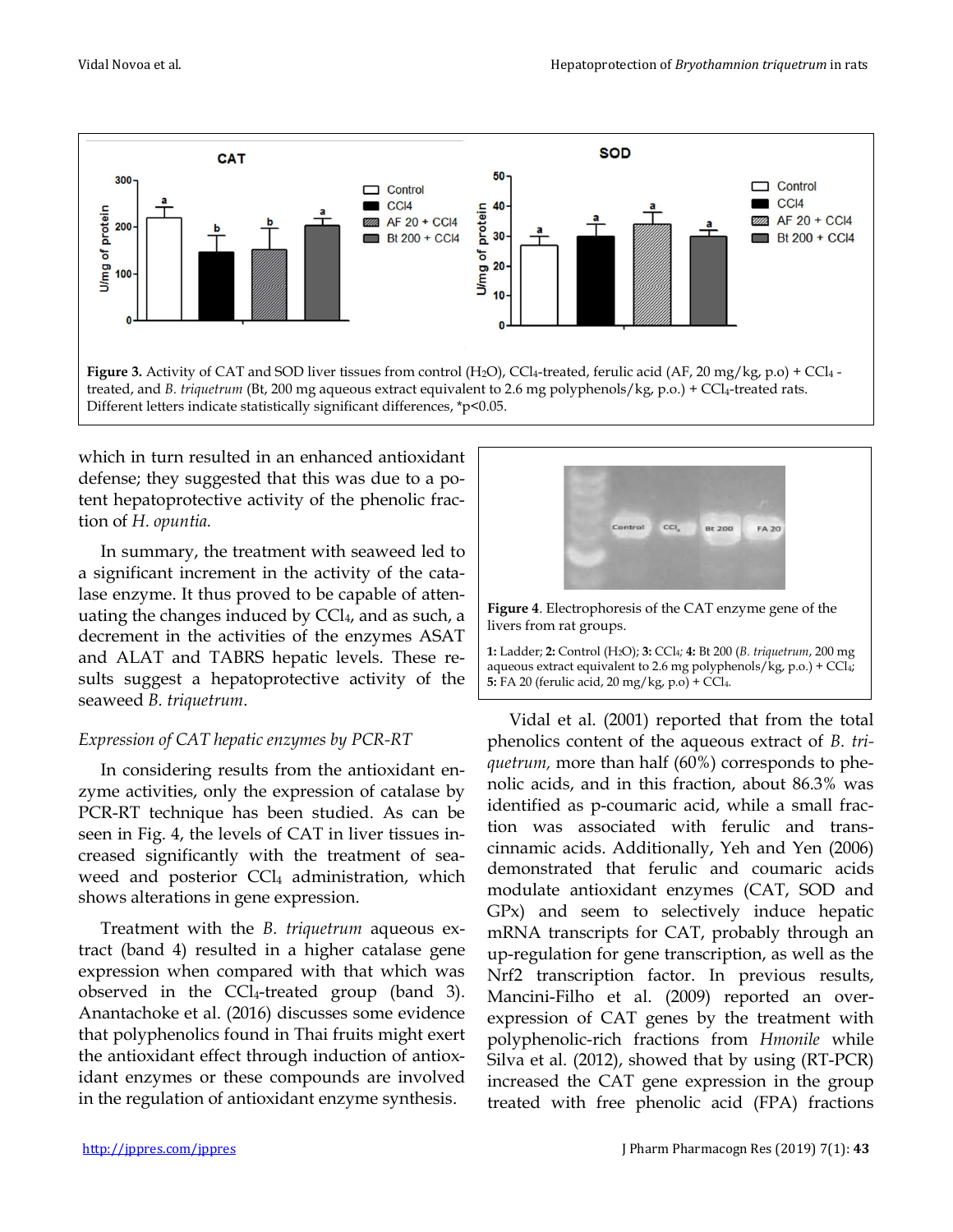from *H. opuntia*, suggesting inducing effects on the enzyme.

Aqueous extracts from *B. triquetrum* showed significant antioxidant activity evaluated in terms of reducing power, free radical scavenging activity, and lipid peroxidation inhibition activity. For all fractions, antioxidant activity increased in a phenolic content-dependent manner; therefore, phenolic compounds must play an important role in their antioxidant activity.

#### **CONCLUSIONS**

The present work evidenced polyphenol-rich fractions from the red seaweed *Bryothamnion triquetrum* and it was active as an antioxidant *in vitro*  assayed by different methodologies, DPPH radical-scavenging, reducing power, β-carotene/linoleic acid assay and the inhibition of spontaneous lipid peroxidation in rat brain homogenates. On the other hand, results in a hepatotoxicity model of CCl4-induced liver damage in Wistar rats demonstrated the potential of *Bryothamnion triquetrum* as a natural antioxidant. Treatment with seaweed led to the attenuation of liver damage by CCl4. ASAT and ALAT activities diminished and liver TBARS levels suggest a hepatoprotective activity of the seaweed. The CAT level in rat liver tissues decreased as a result of oxidative damage induced by CCl4.

However, with this data comparison, it was possible to suggest that red seaweed *Bryothamnion triquetrum* have hepatoprotective and antioxidants properties with a potential usage as phytodrugs, nutraceutical foods or chemoprevention medicine.

#### **CONFLICT OF INTEREST**

The authors declare no conflict of interest.

#### **ACKNOWLEDGMENTS**

The authors wish to thank Conselho Nacional de Desenvolvimento Científico e Tecnológico (CNPq), Brazil for the financial support provided (project No. PV-311038/2014).

#### **REFERENCES**

- Abdel-Wahhab MA, Ahmed HH, Hagazi MM (2006) Prevention of aflatoxin  $B_1$ -initiated hepatotoxicity in rats by marine algae extracts. J Appl Toxicol 26(3): 229–38.
- Anantachoke N, Lomarat P, Praserttirachai W, Khammanit R, Mangmool S (2016) Thai fruits exhibit antioxidant activity and induction of antioxidant enzymes in HEK-293 cells. Evid Based Complement Alternat Med 2016: 6083136.
- Balboa EM, Conde E, Moure A, Falque E, Dominguez H (2013) *In vitro* antioxidant properties of crude extracts and compounds from brown algae. Food Chem 138: 1764– 1785.
- Barroso de Alencar DB, da Silva SR, Pires-Cavalcante KMS, de Lima RL, Pereira Júnior FN, de Sousa MB, Viana FA, Nagano CS, do Nascimento KS, Cavada BS, Sampaio AH, Saker-Sampaio S (2014) Antioxidant potential and cytotoxic activity of two red seaweed species, *Amansia multifida* and *Meristiella echinocarpa*, from the coast of Northeastern Brazil. An Acad Bras Cienc 86 (1): 251–263.
- Batista-Gonzalez AE, de Oliveira e Silva AM, Vidal-Novoa A, Pinto JR, Portari Mancini DA, Mancini-Filho J (2012) Analysis of antioxidant properties of hydrophilic fractions from seaweed *Halimeda monile* L. and its function *in vivo.* J Food Biochem 36: 189–197.
- Bupesh G, Amutha C, Vasanth S, Manoharan N, Senthil Raja R, Krishnamoorthy R, Subramanian P (2012) Hepatoprotective efficacy of *Hypnea muciformis* ethanolic extract on CCl<sub>4</sub> induced toxicity in rats. Braz Arch Biol Technol 55 (6): 857–863.
- Chakraborty K, Praveen NK, Vijayan KK, Rao GS (2013) Evaluation of phenolic contents and antioxidant activities of brown seaweeds belonging to *Turbinaria* spp. (Phaeophyta, Sargassaceae) collected from the Gulf of Mannar. Asian Pac J Trop Biomed 3(1): 8–16.
- Demirel Z, Yilmaz-Koz FF, Karabay-Yavasoglu N, Ozdemir G, Sukatar A (2009) Antimicrobial and antioxidant activity of brown algae from the Aegean Sea. J Serb Chem Soc 74 (6): 619–628.
- Díaz Gutiérrez D, Méndez Ortega W, de Oliveira e Silva AM, Zaldívar Muñoz C, Mancini-Filho J, Vidal Novoa A (2015) Comparación de las propiedades antioxidantes y contenido de polifenoles de extractos acuosos de las algas marinas *Bryothamnion triquetrum* y *Halimeda opuntia*. Ars Pharm 56(2): 89–99.
- Farasat M, Khavari-Nejad R-A, Bagher Nabavi SM, Namjooyan F (2014) Antioxidant activity, total phenolics and flavonoid contents of some edible green seaweeds from Northern coasts of the Persian Gulf. Iran J Pharm Res 13 (1): 163–170.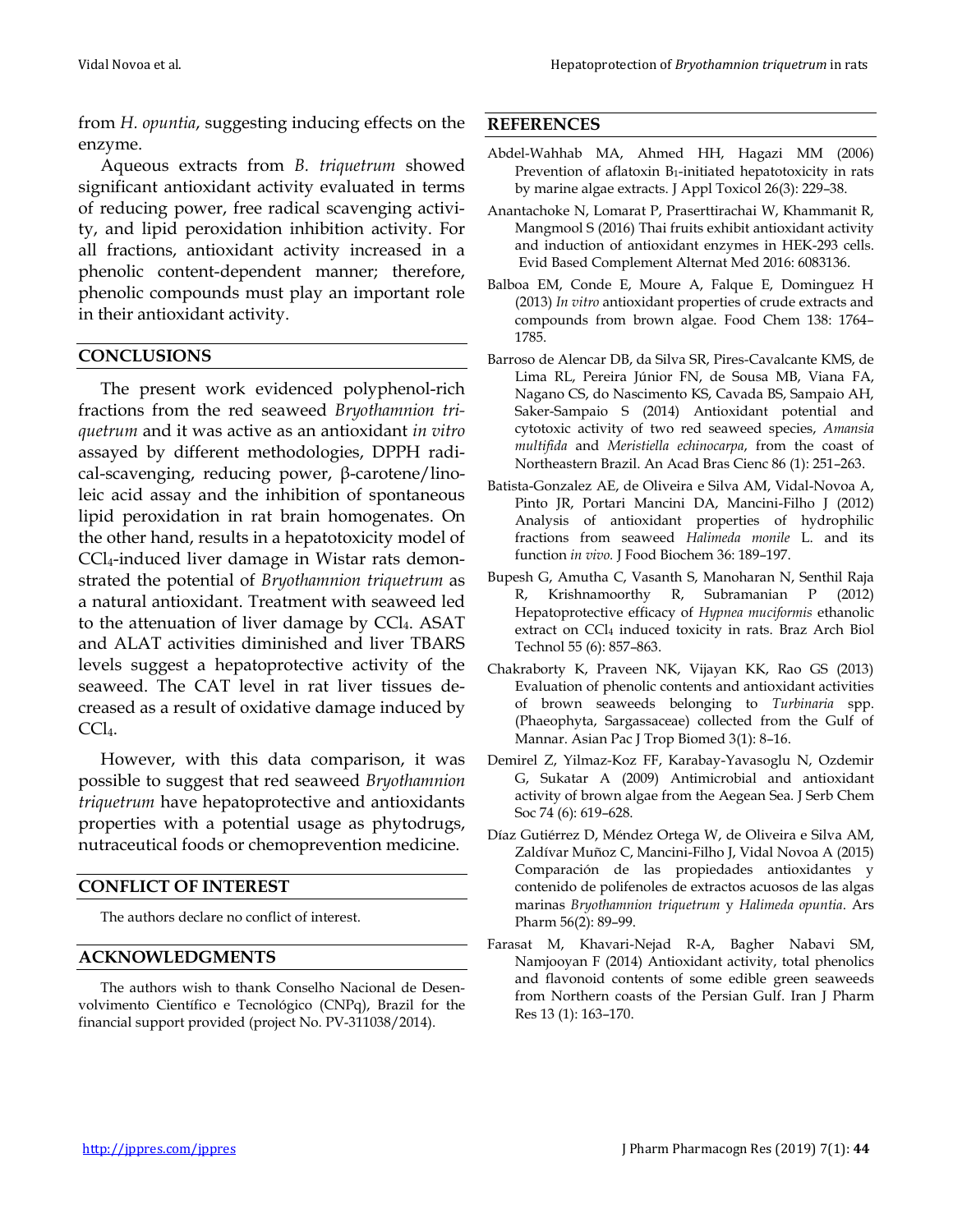- Gomez–Gutierrez CM, Guerra-Rivas G, Soria-Mercado IE, Ayala-Sánchez NE (2011). Marine edible algae as disease preventers. Adv Food Nutr Res 64: 29-39.
- Ismail A, Hong TS (2002) Antioxidant activity of selected commercial seaweeds. Mal J Nutr 8(2): 167–177.
- Karthikeyan R, Somasundaram ST, Manivasagam T, Balasubramanian T, Anantharaman P (2010) Hepatoprotective activity of brown alga *Padina boergesenii* against CCl<sup>4</sup> induced oxidative damage in Wistar rats. Asian Pac J Trop Med 3(9): 696–701.
- Kim H-Y, Kim J-H, Lee S-A, Chang H-E, Park M-H, Hwang S-J, Hwang S-J, Lee J-Y, Mok C, Hong S-G (2008) Saengshik, a formulated health food, prevents liver damage in CCl4 induced mice and increases antioxidant activity in elderly women. J Med Food 11(2): 323–330.
- Kuda T, Ikemori T (2009) Minerals, polysaccharides and antioxidant properties of aqueous solutions obtained from macroalgal beach-casts in the Noto Peninsula, Ishikawa, Japan. Food Chem 112: 575–581.
- Lu SC (1999) Regulation of hepatic glutathione synthesis: current concepts and controversies. FASEB J 13: 1169– 1183.
- Machu L, Misurcova L, Ambrozova JV, Orsavova J, Mlcek J, Sochor J, Jurikova T (2015) Phenolic content and antioxidant capacity in algal food products. Molecules 20: 1118–1133.
- Mancini-Filho J, Vidal A, Batista AE, de Andrade-Wartha ERS, de O e Silva AM, Pinto JR, Mancini DA (2009) Free phenolic acids from the seaweed *Halimeda monile* with antioxidant effect protecting against liver injury. Z Naturforsch C 64: 657–663.
- Nogueira CC, Paixão IC, Teixeira VL (2014) Antioxidant activity of natural products isolated from red seaweeds. Nat Prod Commun 9(7): 1031–1036.
- Pereira de Lira D (2013) Constituintes quimicos e atividade biologica dos organismos marinhos: *Caulerpa mexicana, Bryothamnion triquetrum, Hypnea musciformis* e *Ircinia felix*. PhD Thesis. Universidade Federal de Paraiba, Paraiba, Joao Pessoa, Brazil.
- Pinteus S, Silva J, Alves C, Horta A, Fino N, Rodrigues AI, Mendes S, Pedrosa R (2017) Cytoprotective effect of seaweeds with high antioxidant activity from the Peniche coast (Portugal). Food Chem 218: 591–599.
- Rasul Suleria HA, Osborne S, Masci P, Glenda Gobe G (2015) Marine-based nutraceuticals: An innovative trend in the food and supplement industries. Mar Drugs 13: 6336– 6351.
- Rivero F, Fallarero A, Castaneda O, Dajas F, Manta E, Areces F, Mancini J, Vidal A (2003) Antioxidant activity *in vivo* and *in vitro* of *Halimeda incrassata* aqueous extracts. Food Sci Technol (Campinas) 23: 256–263.
- Roohinejada S, Koubaa M, Barba FJ, Saljoughian S, Amid M, Greiner R (2017) Application of seaweeds to develop new

\_\_\_\_\_\_\_\_\_\_\_\_\_\_\_\_\_\_\_\_\_\_\_\_\_\_\_\_\_\_\_\_\_\_\_\_\_\_\_\_\_\_\_\_\_\_\_\_\_\_\_\_\_\_\_\_\_\_\_\_\_\_\_\_\_\_\_\_\_\_\_\_\_\_\_\_\_\_\_\_\_\_\_\_\_\_\_\_\_\_\_\_\_\_\_\_\_\_\_\_\_\_\_\_\_

food products with enhanced shelf-life, quality and health-related beneficial properties. Food Res Int 99 (Part 3): 1066–1083.

- Sabeena Farvin KH, Jacobsen C (2013) Phenolic compounds and antioxidant activities of selected species of seaweeds from the Danish coast. Food Chem 138: 1670–1681.
- Senevirathne M, Kim S, Siriwardhana N, Ha J, Lee E K, Jeon Y (2006) Antioxidant potential of *Ecklonia cava* on reactive oxygen species scavenging, metal chelating, reducing power and lipid peroxidation inhibition*.* Food Sci Tec Int 12(1): 27–38*.*
- Silva AMO, Vidal-Novoa A, Batista-González AE, Pinto JR, Portari Mancini DA, Reina-Urquijo W, Mancini-Filho J (2012) Antioxidant activity and hepatoprotectivie properties of polyphenols *in vitro* and *in vivo* from seaweeds *Halimeda opuntia* (Linnaeus) Lamouroux. Redox Rep 17(2): 47–53.
- Souza BWS, Cerqueira MA, Martins JT, Quintas MAC, Ferreira ACS, Teixeira JA, Vicente AA (2011) Antioxidant potential of two red seaweeds from the Brazilian coasts. J Agric Food Chem 59: 5589–5594.
- Tseng CK, Chang CF (1984) Chinese seaweeds in herbal medicine. Hydrobiologia 116/117: 152–154.
- Vidal A, Fallarero A, Silva de Andrade-Wartha ER, de Oliveira e Silva AM, de Lima A, Pavan R, Vuorela P, Mancini-Filho J (2006) Composición química y actividad antioxidante del alga marina roja *Bryothamnion triquetrum*  (S.G.Gmelin) Howe. Braz J Pharm Sci 43(4): 589–600.
- Vidal A, Motidome M, Mancini-Filho J, Fallarero A, Midore Tanae M, Brandao Torres L, Lapa AJ (2001) Antioxidant activity related to phenolic acids in the aqueous extract of the marine seaweed *Bryothamnion triquetrum*  (S.G.Gmelim) Howe. Braz J Pharm Sci 37 (3): 373–382.
- Vidal A, Silva de Andrade-Wartha ER, de Oliveira e Silva AM, Pavan R, Lima A, Fallarero A, Batista AE, Mancini-Filho J (2009) Actividad antioxidante y polifenoles de las algas marinas *Halimeda opuntia* y *Halimeda monile*. Ars Pharm 50(1): 24–31.
- Vidal A, Silva de Andrade-Wartha ER, Fallarero A, de Oliveira AM, Vuorela P, Mancini-Filho J (2011) Antioxidant activity and bioactive components from the seaweed *Halimeda incrassata* (Ellis) Lamouroux. Braz J Pharmacogn 21(1): 53–57.
- Vidal-Novoa A, Costa-Mugica A, Zulueta-Díaz Y, Díaz-Gutiérrez D, de Oliveira e Silva AM, Vazquez AM, Zaldívar-Muñoz C, Portari de Mancini DA, Mancini-Filho J (2017) Antiatherogenic properties associated with the antioxidant activity from the hydrophilic extracts of *Halimeda incrassata* seaweed. Afr J Agric Res 12(4): 208– 220.
- Yeh CT, Yen GC (2006) Modulation of hepatic phase II phenol sulfotransferase and antioxidant status by phenolic acids in rats. J Nutr Biochem 17(8): 561–569.